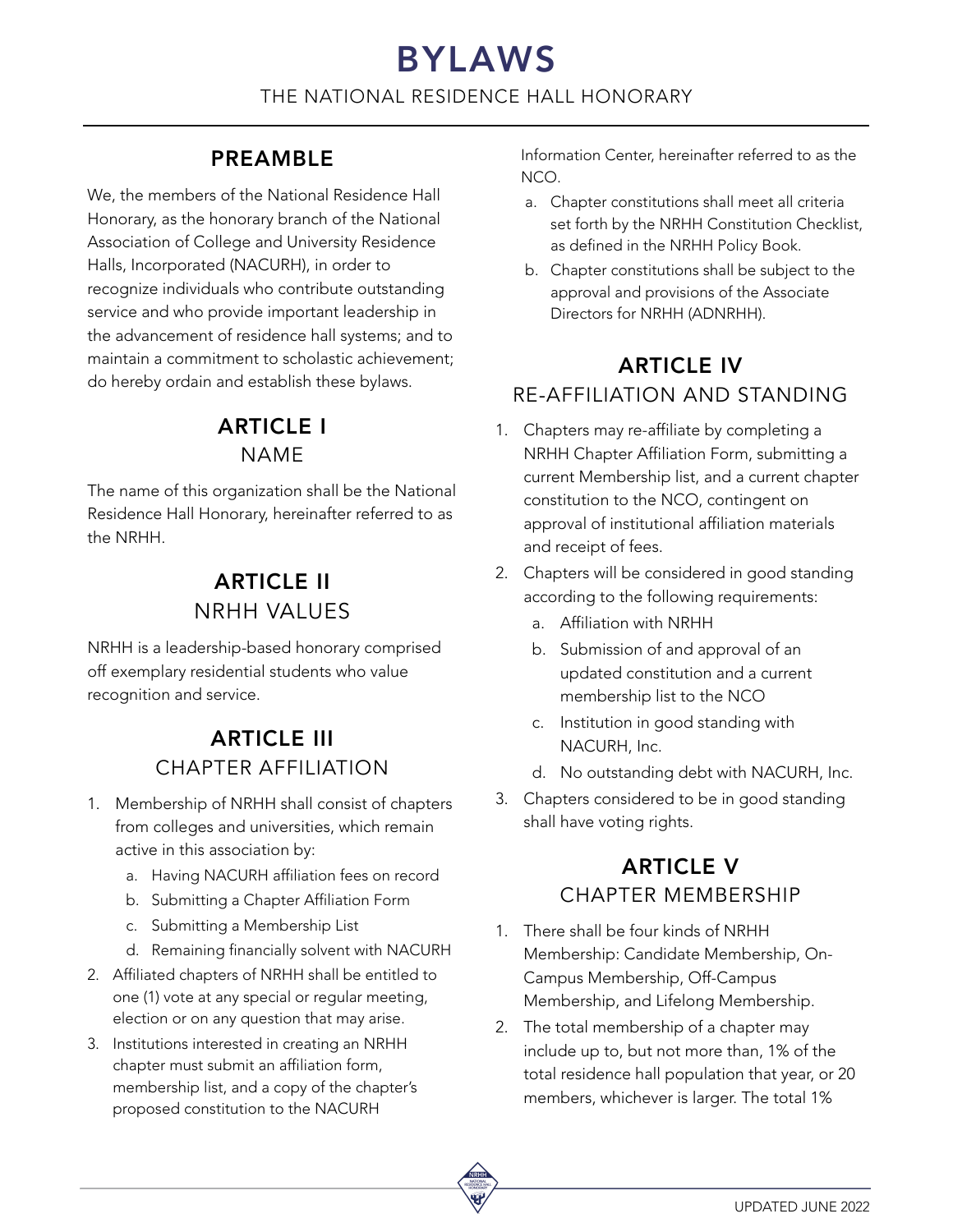membership does not include Candidate, Off-Campus, or Lifelong Members.

- a. Residence halls being defined as any college and university housing unit.
- b. The 1% membership cap is defined as a proportion of the total housing census of the residence halls.
- c. Upon request, the NACURH Associate for NRHH (NAN) may exempt a chapter from this requirement, allowing the chapter to exceed the membership cap. Such an exemption is limited to the time period between the request being made and the chapter's next induction ceremony at which time they must return to their membership cap.
- d. To be inducted as an On-Campus Member of an NRHH Chapter, Candidate Members must meet the following requirements:
	- i. On-campus resident at the time of nomination
	- ii. Have lived in one-campus housing for at least one academic term as defined by the affiliated institution
	- iii. Have exhibited outstanding leadership and service to the residence life community
	- iv. Have finished new member education
	- v. Possess at least a 2.5 GPA on a 4.0 scale, or its equivalency
- 3. Membership selection procedures shall be prescribed in chapter constitutions.
- 4. Anyone who leaves the chapter and institution in institutional good standing and meets the chapter's requirements for membership for life would become a Lifelong Member.

# ARTICLE VI NRHH BUSINESS MEETINGS

- 1. Organization-wide meetings of the NRHH shall take place at the Annual NACURH Conference and shall include at least one business meeting.
- 2. This meeting shall be conducted in accordance with the NACURH Governing Documents.

#### ARTICLE VII GOVERNANCE

1. The authority of the NRHH shall be vested in the NACURH NRHH Board of Directors, hereinafter referred to as the NNBD.

## ARTICLE VIII EXECUTIVE OFFICERS

- 1. The officers of NRHH shall be the NACURH Associate for NRHH and the NACURH NRHH Advisor.
- 2. Duties of the NACURH Associate for NRHH:
	- a. The Associate for NRHH shall administer the affairs of the NRHH.
	- b. The Associate for NRHH shall assist and advise the NNBD.
	- c. The Associate for NRHH shall vote in the case of a tie in NRHH business meetings.
	- d. The Associate for NRHH shall determine if a chapter is in good standing.
	- e. The Associate for NRHH shall preside at the meetings of the NRHH and the NNBD.
	- f. The Associate for NRHH shall oversee the workings of the Associate Directors for NRHH.
	- g. The Associate for NRHH shall have the authority to call meetings of the NRHH and the NNBD.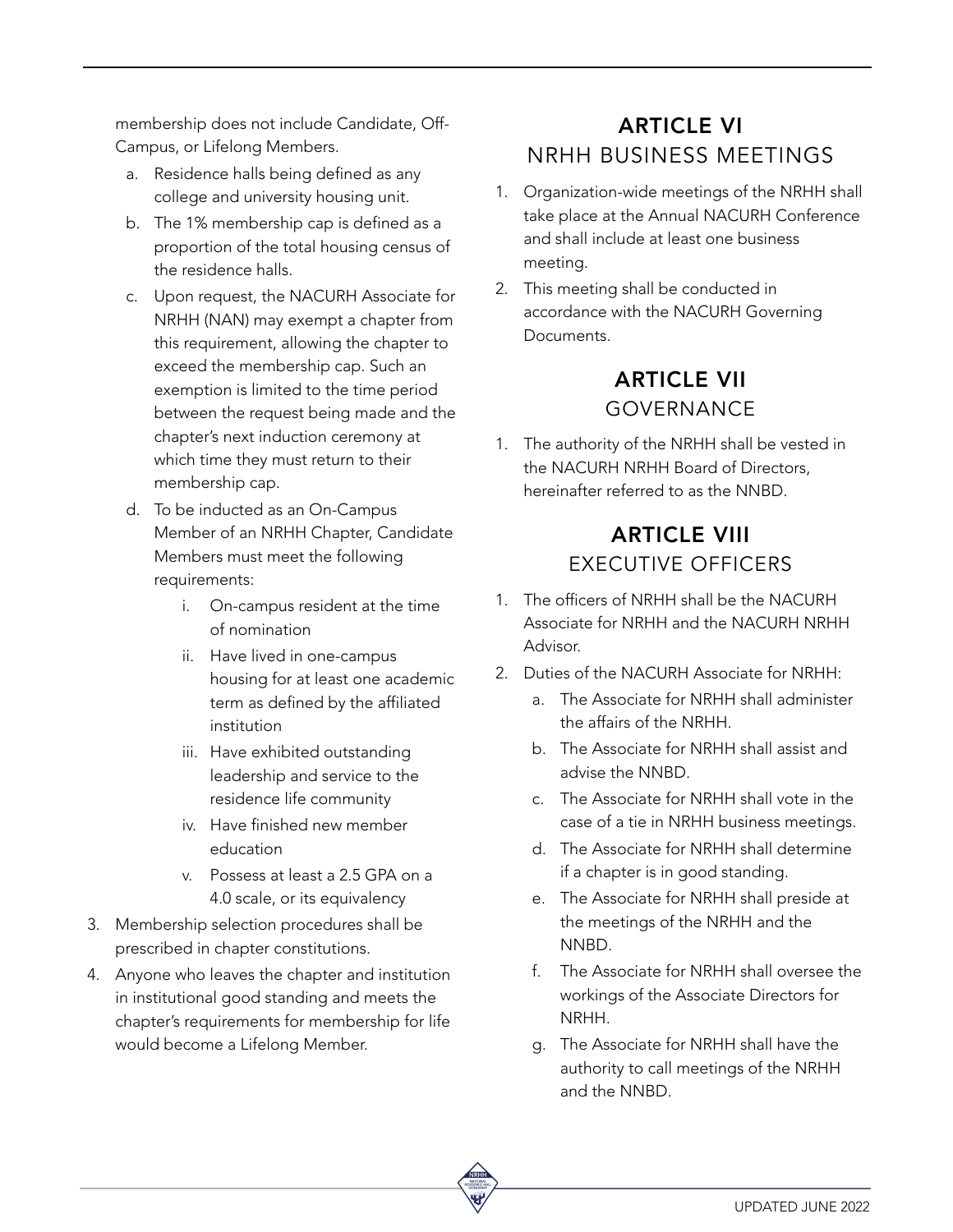- h. The Associate for NRHH shall have the power to create and appoint members to NRHH standing and ad-hoc committees.
- i. The Associate for NRHH shall be responsible for the implementation of any policies and measures of the NNBD.
- 3. Duties of the NACURH NRHH Advisor:
	- a. The NACURH NRHH Advisor shall be responsible for ensuring the policies of the NNBD are carried out.
	- b. The NACURH NRHH Advisor shall be available for consultation on organizational matters at NNBD meetings and at and by request.
	- c. The NACURH NRHH Advisor shall assist and support the NAN in advising the NNBD.
	- d. The NACURH NRHH Advisor shall prepare a Semi-Annual and Annual Report as defined by the NACURH policy book.

# ARTICLE IX NACURH NRHH BOARD OF DIRECTORS

- 1. The NNBD shall consist of the NAN, NACURH NRHH Advisor, NCO Associate Director for NRHH Operations and Affiliation, hereinafter referred to as ADNOA, and the Associate Directors for NRHH, hereinafter referred to as ADNRHH.
- 2. The NNBD shall be empowered to determine general policies of the NRHH.

# ARTICLE X ELIGIBILITY & RESPONSIBILITY OF THE NACURH NRHH BOARD OF DIRECTORS

1. To remain eligible for the NACURH NRHH Board of Directors, a student must:

- a. Be an on-campus member of an affiliated NRHH Chapter.
- b. Be selected by their respective region before the Annual NACURH Conference.
- c. Currently be living in an "on-campus" living unit. This requirement may be temporarily waived by the NACURH Chairperson in coordination with the NACURH Executive Committee. Considerations for this exemption include, but are not limited to:
	- i. The student's academic program requires off campus living.
	- ii. Institutional housing policies outside of the students' direct control that prohibit on campus living.
- d. Be duly elected or appointed by these bylaws and/or each regional charter.
- e. Read, sign and have notarized a copy of the Corporate Liability Form, which is to be turned in to the NACURH Associate for Administration within thirty (30) days of the NACURH Annual Conference; signature indicates that they are aware of the material contained therein.
- f. Remain enrolled in an institution that is currently a member of good standing of NACURH, unless otherwise stipulated.
- 2. Responsibilities of the NNBD:
	- a. Set goals for NRHH.
	- b. Be responsible for the recruitment and retention of chapters.
	- c. Approve chapter constitutions for the purpose of affiliations.
	- d. Maintain the NRHH bylaws and policy book.
	- e. Be responsible for maintaining, updating, and creating NRHH resources.
	- f. Assist the NACURH Board of Directors in the election of the NAN.